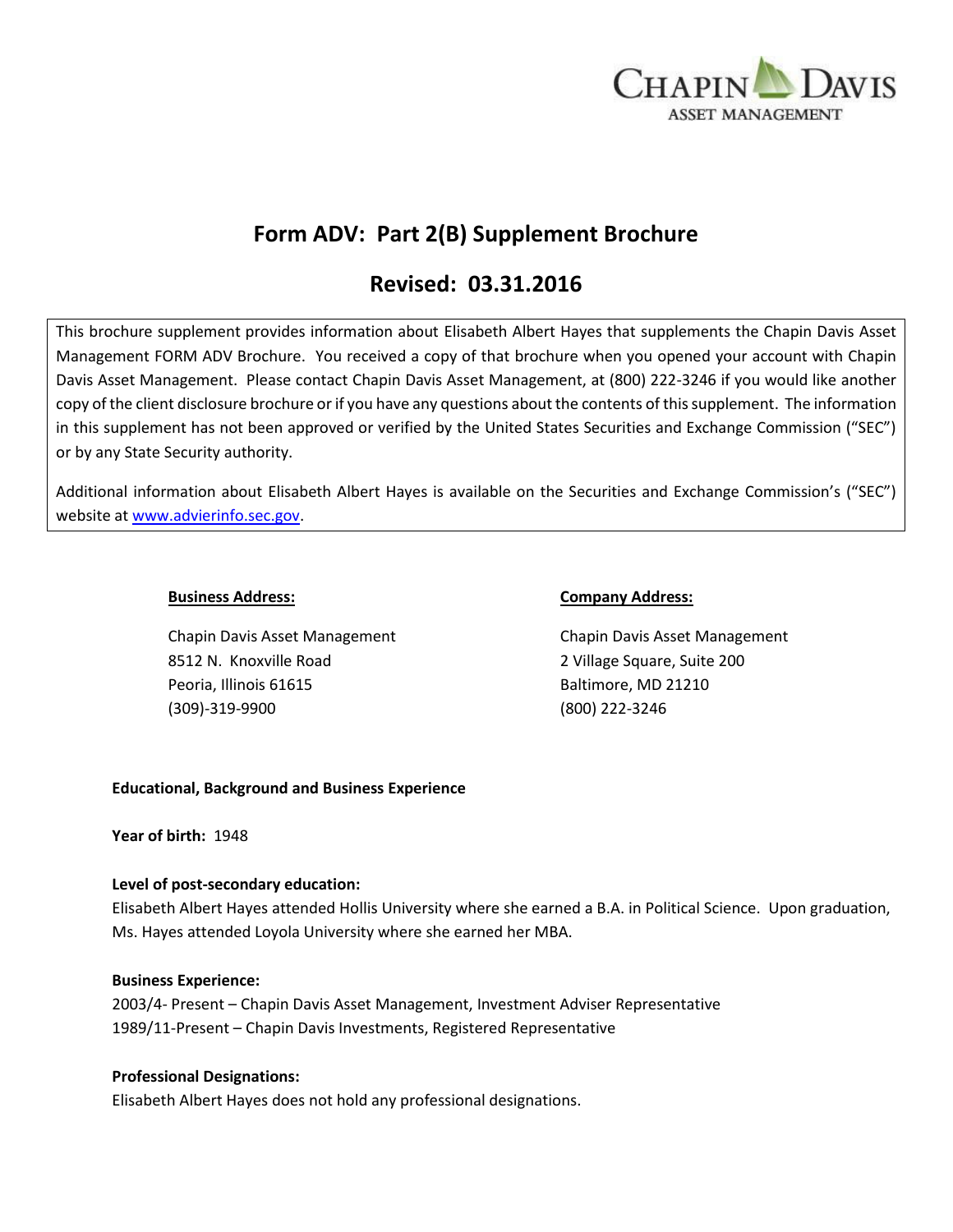#### **Disciplinary Action**

Chapin Davis Asset Management discloses facts regarding any legal or disciplinary events that it deems to be material to a client considering Elisabeth Albert Hayes to act as their Investment Advisor Representative. Chapin Davis Asset Management is not aware of any events applicable to this item. FINRA's Brokercheck® [http://www.brokercheck.finra.org](http://www.brokercheck.finra.org/) may have additional information regarding the disciplinary history of Elisabeth Albert Hayes that is not included in this brochure supplement.

#### **Other Business Activities**

In addition to being an Investment Advisor Representative with Chapin Davis Asset Management, Elisabeth Albert Hayes is also a Registered Representative at Chapin Davis Investments, a Broker/Dealer. Elisabeth Albert Hayes spends more than 10% of his time acting in both capacity. As an Investment Advisor Representative and Registered Representative, Elisabeth Albert Hayes can offer clients both advisory programs and services and nonadvisory programs. This may present a conflict of interest. However, as an Investment Advisor Representative of Chapin Davis Asset Management, Elisabeth Albert Hayes has a responsibility to make recommendations that are in the best interest of each customer.

#### **Additional Compensation**

Product companies (including our affiliates) with which we have agreements work with Chapin Davis Asset Management and our financial advisors to provide education and other support to help distribute their products. These companies may pay for training and education events, seminars or other similar events for employees, financial advisors, clients and prospective clients. They may also reimburse entertainment. A financial advisor may also receive a service fee, expense reimbursement, or other payments from other companies. These service fees, as well as incentive programs and cash and/or noncash compensation, all are strictly regulated by the SEC and Financial Industry Regulatory Authority, as well as Chapin Davis Asset Management internal compliance policies.

Your Financial Advisor may also engage in the sale of insurance products as a licensed agent or broker of Chapin Davis Insurance. In your Financial Advisors' capacity as a registered representative of a broker dealer, or as a licensed insurance agent or broker, your financial advisor will receive brokerage and insurance commissions for these services.

#### **Supervision**

Investment Advisor Representatives' activities are supervised by registered principals in their office of supervisory jurisdiction and individuals therein, including any or all of the following Investment Advisor Representatives' direct registered principals, central supervision personnel who report to the Chief Compliance Officer of Chapin Davis Asset Management.

| Supervisor:   | <b>Stephanie N. Elliott</b> |
|---------------|-----------------------------|
| Title:        | COO & CCO                   |
| Phone number: | (800) 222-3246              |

The Securities and Exchange Commission requires all investment advisory firms to disclose information on a Brochure Supplement about financial advisors who meet with clients and formulate investment advice for them.